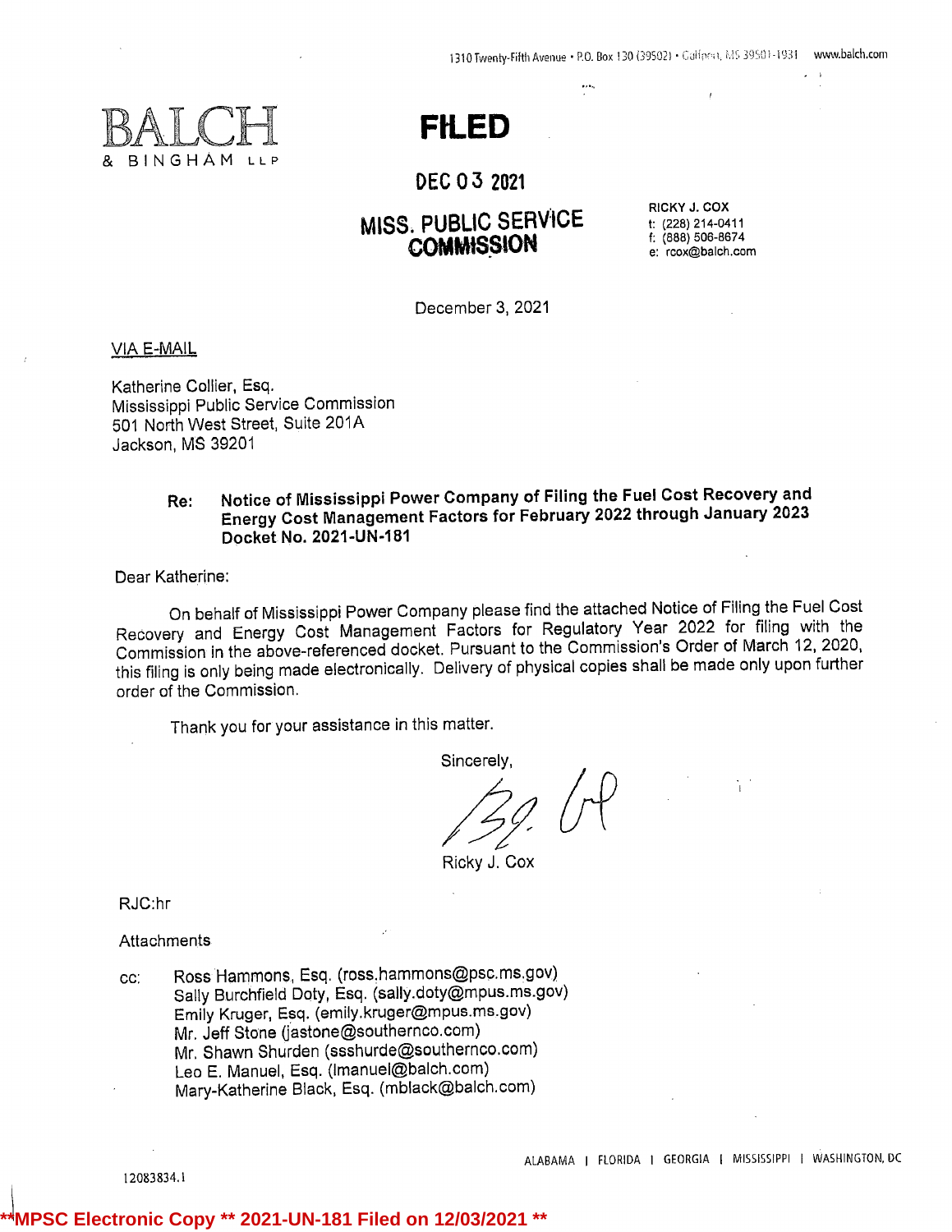DEC 03 2021<br>BEFORE THE MISSISSIPPI PUBLIC SERVICE COMMISSION MISSION VICE

# MISSISSIPPI POWER COMPANY DOCKET NO. 2021-UN-181 EC-120-0097-00

 $\overline{f}$ 

# IN RE: NOTICE OF MISSISSIPPI POWER COMPANY OF FILING THE FUEL COST RECOVERY AND ENERGY COST MANAGEMENT FACTORS FOR FEBRUARY 2022 THROUGH JANUARY 2023

RP <sup>9</sup> DESIGNATION: APPLICANT DESIGNATES THIS FILING AS A ROUTINE FILING UNDER COMMISSION RP 9.100(1).

PROPOSED EFFECTIVE DATE: BILLS RENDERED FOR THE FIRST BILLING CYCLE OF FEBRUARY 2022 OR THE NEXT PRACTICABLE BILLING CYCLE THEREAFTER.

TEST YEAR: NOT APPLICABLE.

# NOTICE OF FILING

COMES NOW, Mississippi Power Company ("MPC" or the "Company"), and gives notice of the filing of its calculation of the Fuel Cost Recoveryand Energy Cost Management Factors ("Factors") pursuant to its Fuel Cost Recovery Clause, Schedule "FØR-2" and its Energy Cost Management Clause, Schedule "ECM-2A" (the "Schedules") and Orders of this Commission, which Factors are applicable to the rendition of electric service to its customers in its certificated area in the twenty-three (23) counties of Southeastern Mississippi,and would show as follows:

1. The Company is a public utility as defined in Section  $77-3-3(d)(i)$  of the Mississippi Code of 1972, as amended, and is engaged in the business of providing electric service to and for the public for compensation in twenty-three (23) counties of Southeastern Mississippi, having its principal place of business at Gulfport,

12083263.4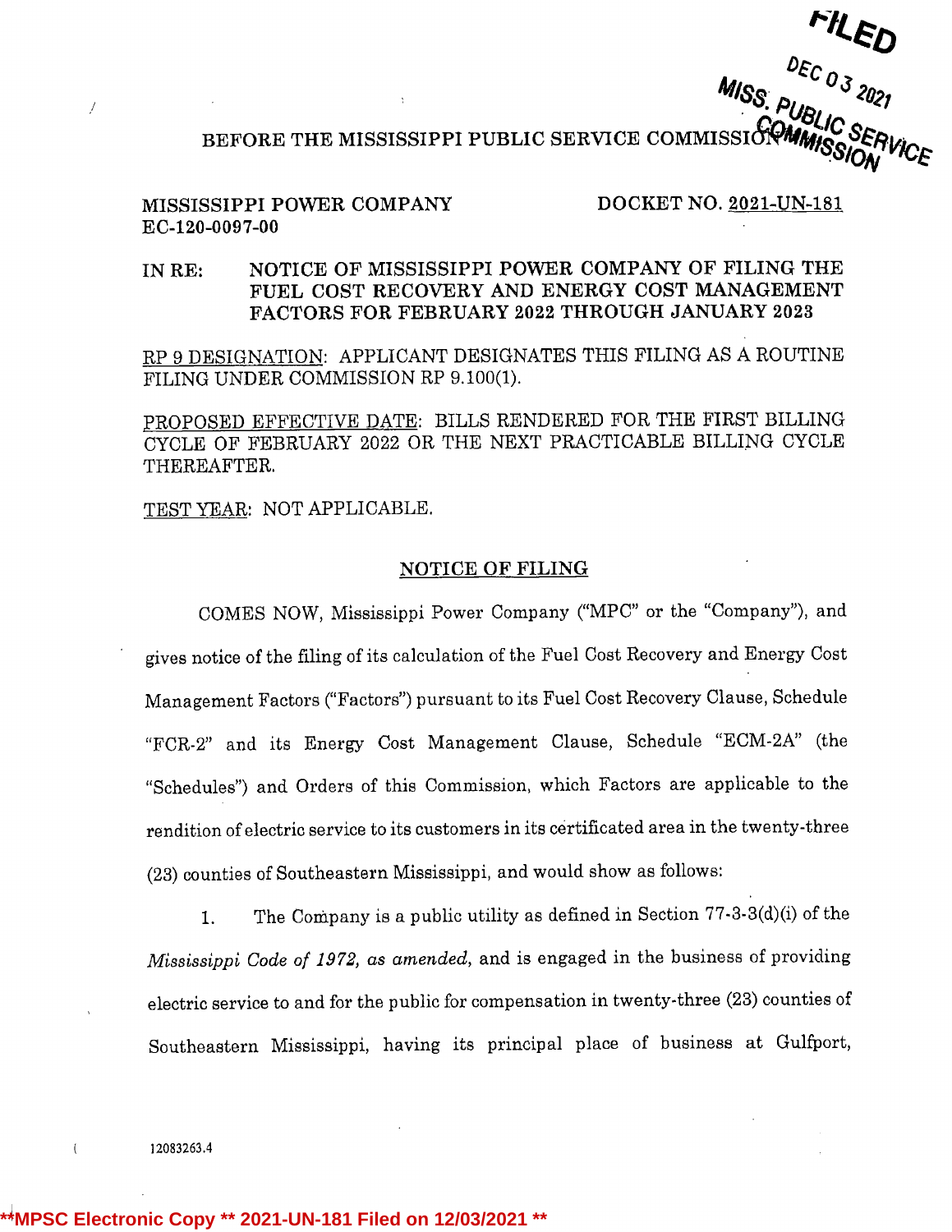Mississippi. The Company's mailing address is Post Office Box 4079, Gulfport, Mississippi39502.

2. The Company is the holder of <sup>a</sup> Certificate of Public Convenience and Necessity issued in Docket No. U-99, as supplemented from time to time, authorizing its operations in <sup>a</sup> specified area of the twenty-three (23) counties of Southeastern Mississippi and is rendering service in accordance with its service rules and regulations and in accordance with a schedule of rates and charges, all of which are <sup>a</sup> part of its tariff that has been previouslyapproved by this Commission.

3. The Company is <sup>a</sup> Mississippi corporation. A copy of the Company's corporate charter, articles of incorporation, the names and addresses of its board of directors and officers, the names of all persons owning fifteen percent (15%) or more of its stock, and its current balance sheet and income statement are on file with the Commission and are hereby incorporated by reference.

4. The Company calculated its Fuel Cost Recovery and Energy Cost Management Factors pursuant to the requirements of the Schedules. Given the increases recently experienced in fuel commodity pricing, the calculated Factors, if implemented,would result in <sup>a</sup> \$6.68 increase to the monthly bill of 1,000 kWh residential customer. Exhibits "A", "B" and "C" provide the detail calculations of these unmitigated Factors.

5. In an effort to mitigate the bill impact to customers, MPC proposes to temporarily defer recovery of the FCR under recovery equal to \$22.88 million conditioned on the Commission establishing MPC's weighted-average cost of capital as the carrying cost rate to be applied going forward to FCR/ECM over/under recovery

12083263.4 2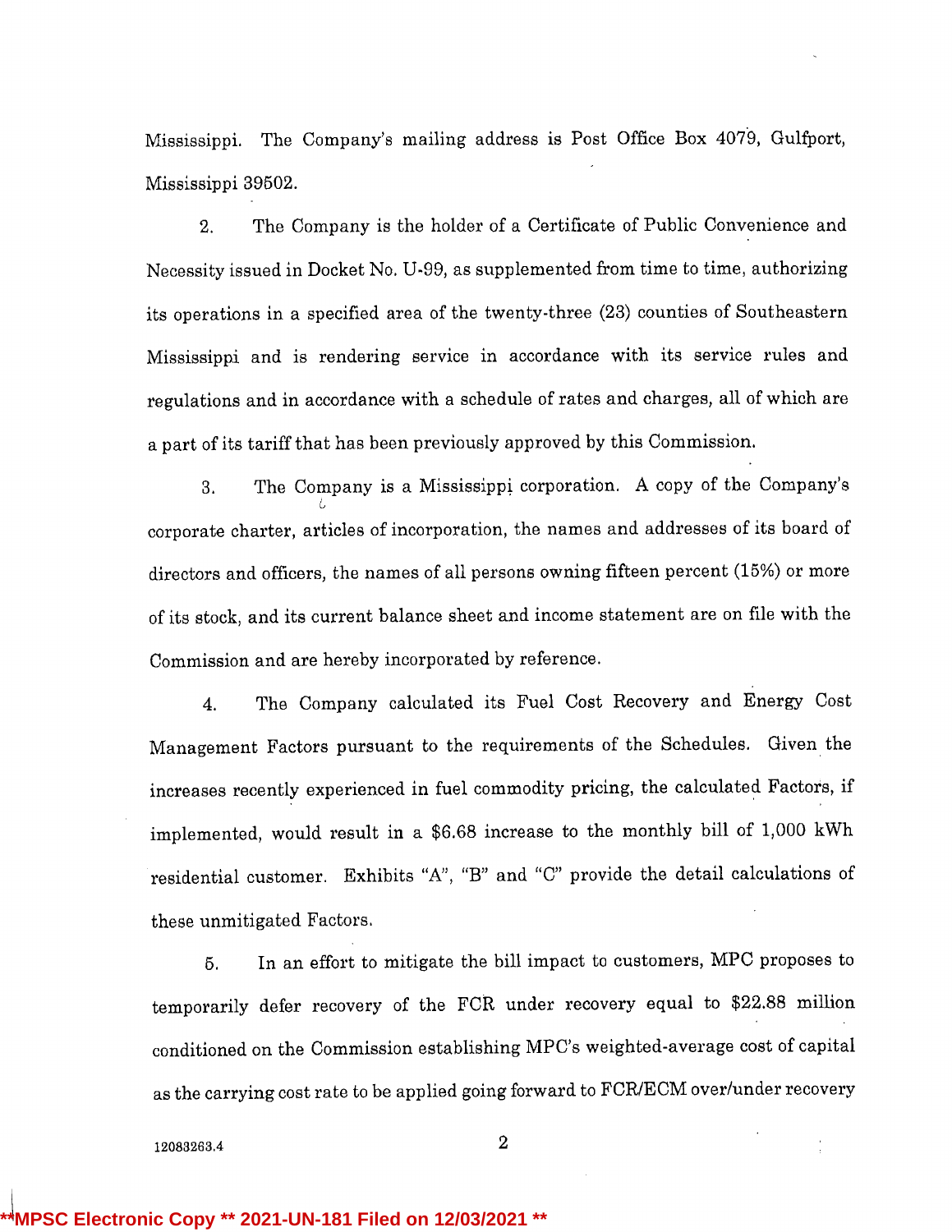balances. MPC's mitigation proposal would result in <sup>a</sup> \$3.86 increase to the monthly bill of 1,000 kWh residential customer, representing a relative reduction of \$2.81 from the unmitigated Factors detailed above.

6. The mitigated Net Fuel Cost Recovery and Energy Cost Management Factors are proposed be applied to retail electric bills rendered beginning with the first billing cycle of February 2022 or the next practicable billing cycle thereafter. A summary of the mitigated Net Fuel Cost Recovery and Energy Cost Management Factors is attached hereto as Exhibit "D," and are detailed below:

| А.           | LPO.       | \$0.027300 kWh |  |
|--------------|------------|----------------|--|
| В.           | LGS/LGS-EH | \$0.027823 kWh |  |
| $\mathbf{C}$ | ALL OTHER  | \$0.028476 kWh |  |

The following calculations supporting the mitigated Fuel Cost Recovery Factors are attached as Exhibit "E":

- (a) Calculation of the fuel cost recovery Factors based on  $2022$  budget data to be applied February 2022 through January 2023; and
- (b) Calculation of the true-up adjustment for the period November 2020 through October 2021. Supporting work papers are included.

The following calculations supporting the Energy Cost Management Factors are attached as Exhibit "F":

- (a) Calculation of the energy cost management Factors based on 2022 budget data to be applied February 2022 through January 2023; and
- (b) Calculation of the true-up adjustments for the period November 2020 through October 2021. Supportingwork papers are included.
- 7. MPC is providing written notice of this filing to each affected customer

briefly summarizing the proposed changes in rates. After all affected customers are

12083263.4 3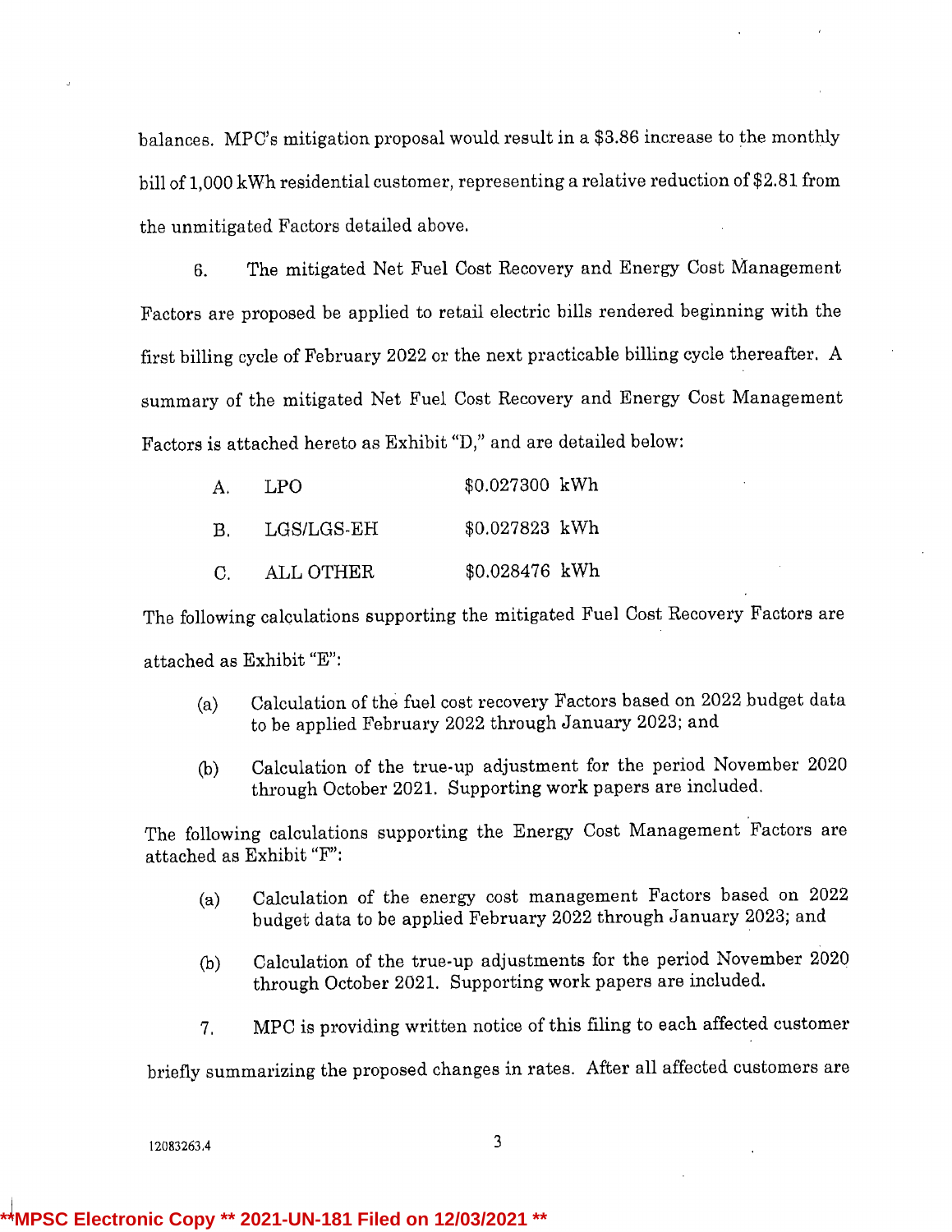notified, MPC will file with the Commission a copy of the notice as well as a certificate verifying that notice to each of the Company's affected customers was provided and identifying the date the notice was provided.

8. MPC has provided herewith all the information required under Section 77-3-42 of the Mississippi Code of 1972, as amended, and the Commission's Public Utilities Rules of Practice and Procedure that is relevant to its request. MPC submits that good cause exists to grant a waiver of any and all remaining filing requirements, and MPC respectfully requests a waiver of any remaining filing requirements.

9. The Company'sfuel-related costs are reasonable and necessary, and the mitigated Factors and requested deferra1 of under-recovered balances will yield just and reasonable rates.

WHEREFORE, PREMISE CONSIDERED, the Company asks that: (i) this Notice be received and filed; (ii) the mitigated Factors set forth in Exhibit "D" herein be recognized as the authorized Net Fuel Cost Recovery and Energy Cost Management Factors to be applied under the Schedules for electric service to its customers for bills rendered for the first billing cycle of February 2022 or the next practicable billing cycle thereafter; and (iii) the Commission establish MPC's weighted-average cost of capital as the carrying cost rate to be applied going forward to FCR/ECM over/under recovery balances.

12083263.4 4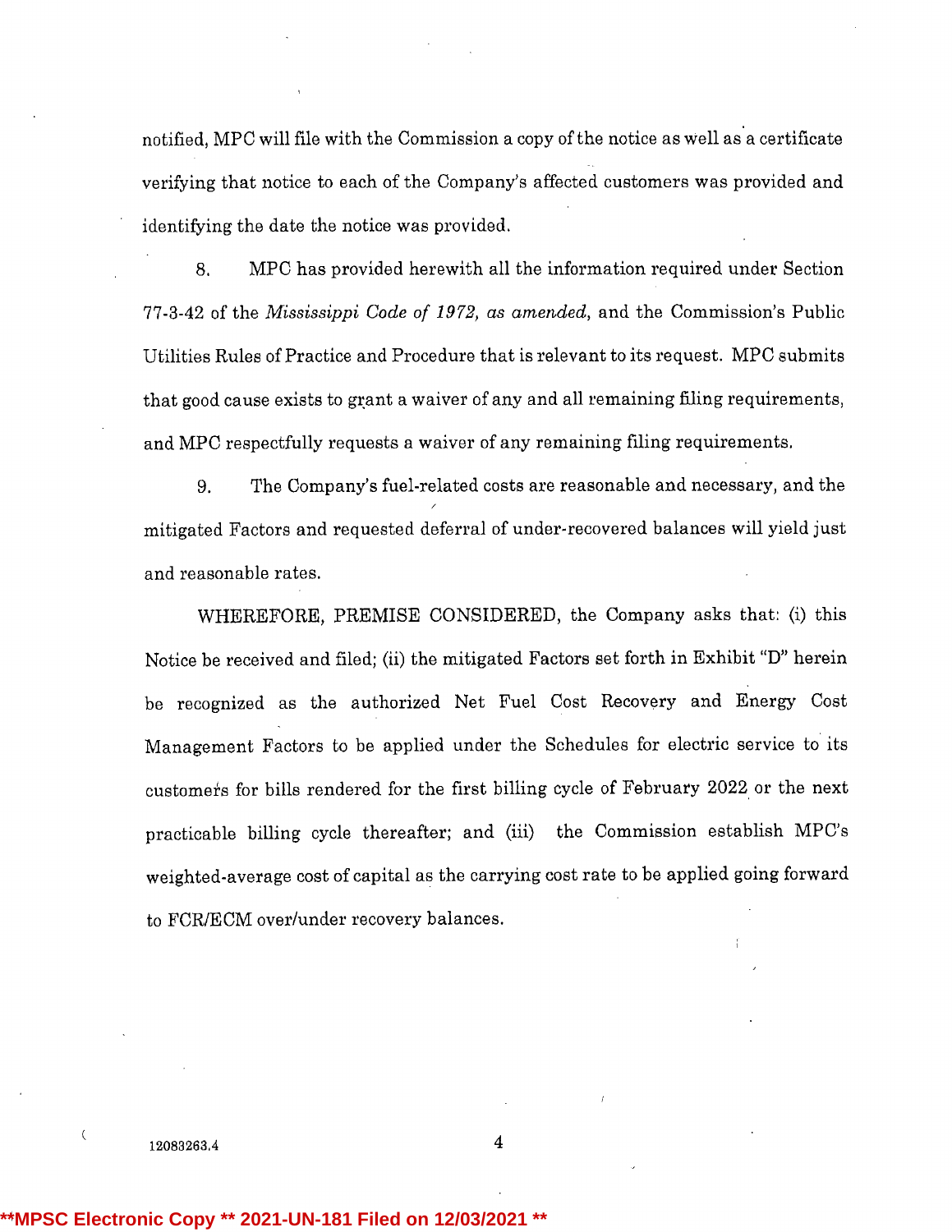Respectfully submitted this the 3rd day of December, 2021.

# MISSISSIPPI POWER COMPANY

BY: BALCH & BINGHAM LLP

BY: IÍICKY J. COX

RICKY J. Cox Mississippi Bar No. 9606 LEo E. MANUEL Mississippi Bar No. 101985 MARY-KATHERINE BLACK Mississippi Bar No. 105906 BALCH & BINGHAM LLP 1310 25<sup>th</sup> Avenue Post Office Box 130 Gulfport, Mississippi 39502-0130 Telephone: (228) 864-9900 Facsimile: (228) 864-8221

12083263.4 5

# **\*\*MPSC Electronic Copy \*\* 2021-UN-181 Filed on 12/03/2021 \*\***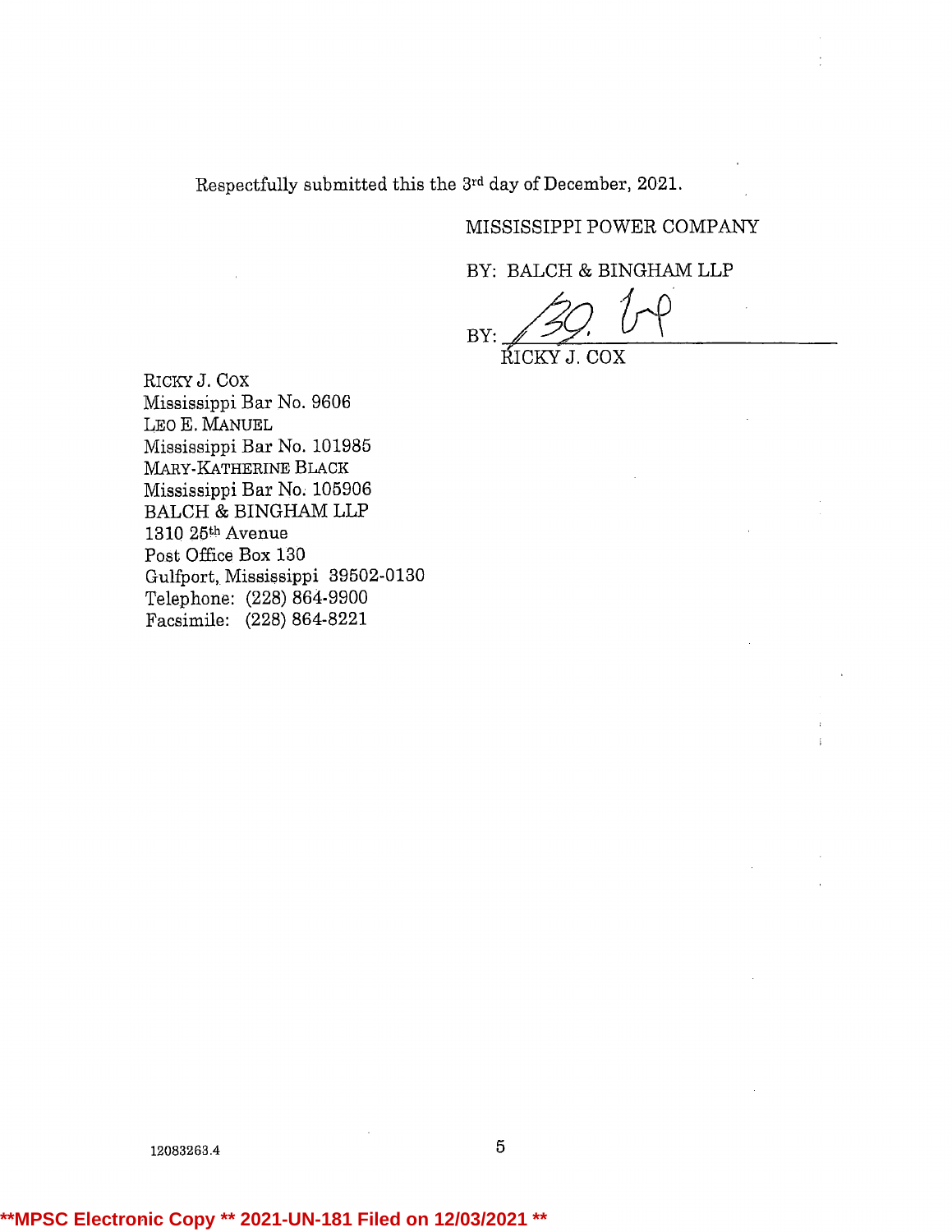# STATE OF MISSISSIPPI

# COUNTY OF HARRISON

PERSONALLY appeared before me, the undersigned authority in and for the said County and State, within my jurisdiction, the within named RICKY J. COX, who after being duly sworn on oath acknowledged that he is Attorney for MISSISSIPPI POWER COMPANY and that for and on behalf of the said MISSISSIPPI POWER COMPANY and as its act and deed, he signed and delivered the above and foregoing instrument of writing for the purposes mentioned on the day and year therein mentioned, after first having been duly authorized by said MISSISSIPPI POWER COMPANY so to do, and that the statements contained in the foregoing instrument are true and correct to the best of his knowledge, information and belief.

SWORN to and subscribed before me, this the 3rd day of December, 2021.

RICKY *J*. COX

Kotherine Musray

My CommissionExpires:

9 | 23 | 2023



12083263A

6

## **81 Filed on 12/03/20**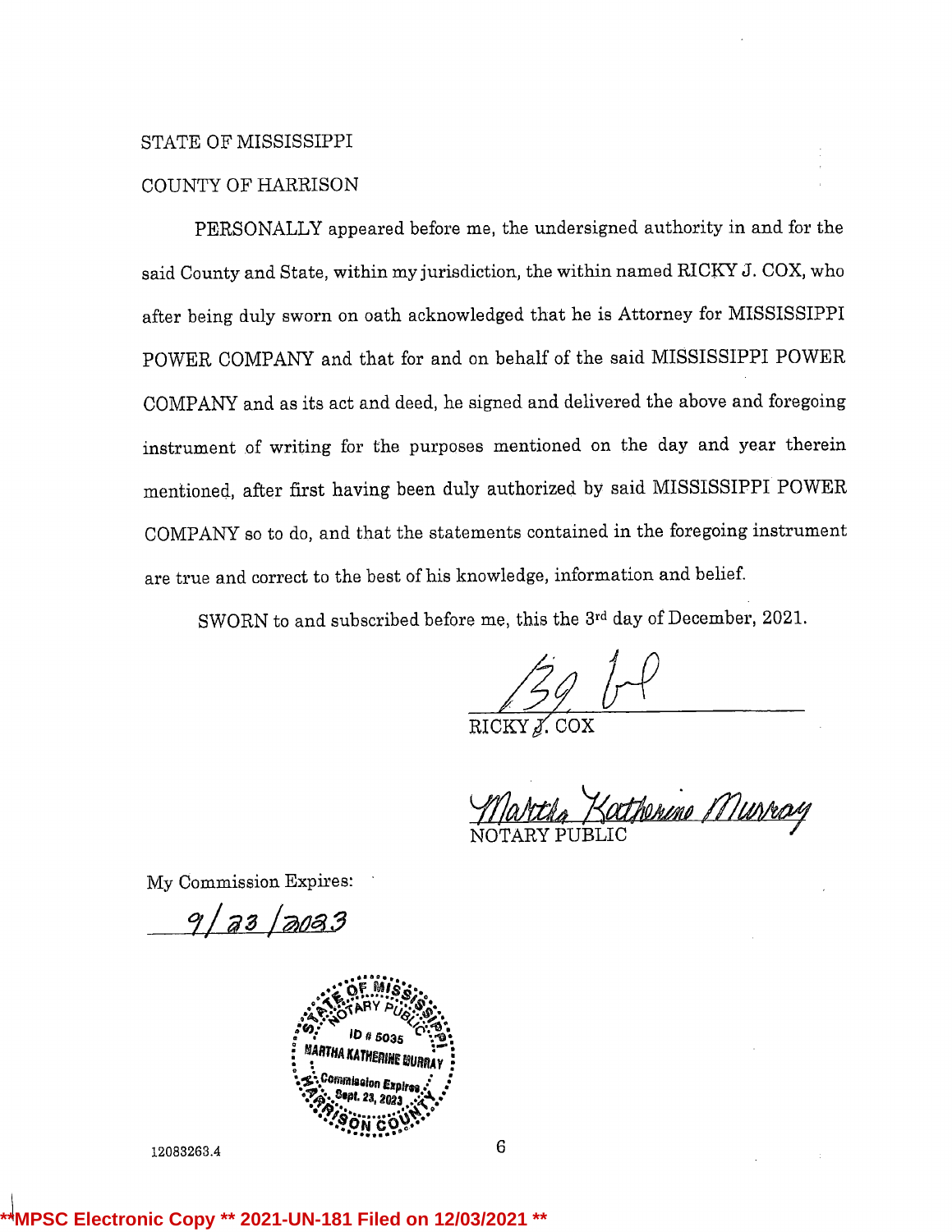## CERTIFICATE OF SERVICE

I, RICKY J. COX, counsel for Mississippi Power Company in the foregoing filing on even date herewith do hereby certify that in compliance with Rule 6.112 of the Mississippi Public Service Commission Public Utilities Rules of Practice and Procedure, as modified and suspended by that certain Order Temporarily.Suspending Rules and Encouraging Use of the Commission's Electronic Filing System issued on March 12, 2020:

(1) An electronic copy of the filing has been filed with the Commission via e-mail to the following address:

efile.psc@psc.state.ms.us

(2) An electronic copy of the filing was served via email only to the following parties of record:

Katherine Collier, Esq.<br>
Executive Secretary<br>
Executive Secretary<br>
Senior Attorney **Executive Secretary** Acting General Counsel **Mississippi Public Service Commission** Mississippi Public Service Commission 501 North West Street, Suite 201A 501 North West Street, Suite 201A Jackson, MS 39201 Jackson, MS 39201 ross.hammons@psc.ms.gov katherine.collier @psc.ms.gov

Sally Burchfield Doty, Esq.<br>Executive Director General Counsel Executive Director General Counsel Mississippi Public Utilities Staff Mississippi Public Utilities Staff<br>
501 North West Street, Suite 301B<br>
601 North West Street, Suite 301B <sup>501</sup> North West Street, Suite 301B 501 North West Street, Suite 301B Jackson, MS 39201 sally.doty@mpus.ms.gov emily.kruger@mpus.ms.gov